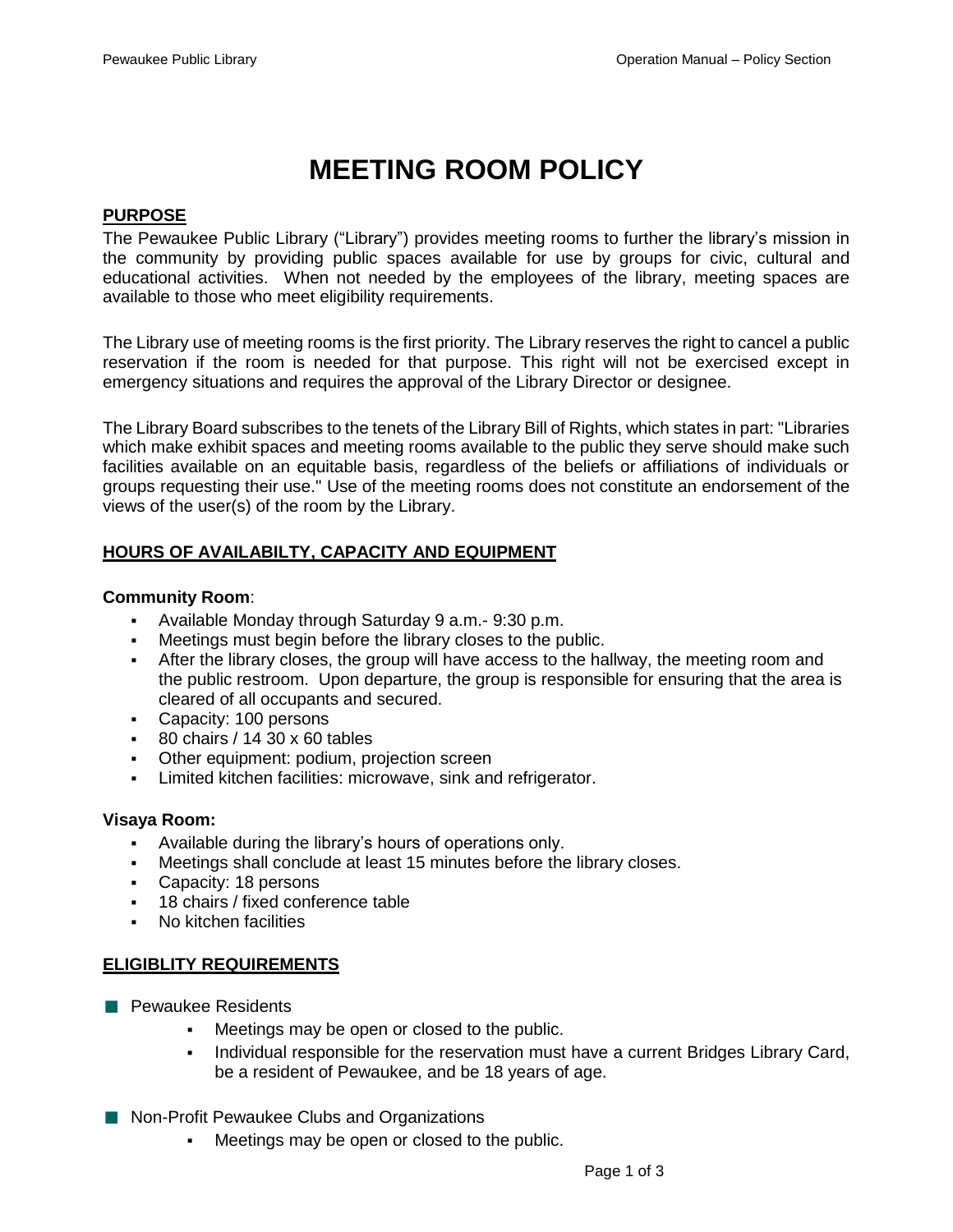- Individual responsible for the reservation must have a current Bridges Library Card and be 18 years of age.
- If the Library is unable to establish eligibility, proof of designation will be required.
- **For-Profit Organizations, Businesses, Private Clubs/Associations (clubs and associations that** have private memberships such as a golf club or condominium association) or Non-Profit Clubs/Organizations (outside of Pewaukee).
	- Meetings may not be open to the public. Meetings will be for internal operations only (e.g. conferences, organizational meetings, training, evaluations, strategic planning, or team building).
	- **•** Individual responsible for the reservation must be 18 years of age.
	- Fees \$30 for the first two hours/ \$20.00 per hour thereafter
- Government Organizations and Agencies
	- Meetings may be open or closed to the public.
	- If the Library is unable to establish eligibility, proof of designation will be required.

## **GENERAL REGULATIONS**

Anyone using the meeting room is expected to adhere to the following regulations. If a group violates any of the regulations listed herein, the Library Director or designee has the authority to immediately discontinue use of the meeting room and /or suspend future privileges.

- 1. Participants must adhere to all Library rules, regulations and policies.
- 2. Programs or meetings may not interfere with the normal use of the Library.
- 3. Groups using the meeting rooms are not permitted to charge attendees a registration fee or to require the purchase of an item as a condition of attending a meeting. Exceptions may be made for classes sponsored by Pewaukee Parks and Recreation.
- 4. Meeting rooms may not be used for commercial demonstrations or for sales promotion of products or services.
- 5. Private parties, fund-raising and solicitation are not permitted.
- 6. All advertisements, announcements, press releases, flyers, etc. relating to meetings by groups held at the Library must clearly state that the meeting is not sponsored by Pewaukee Public Library.
- 7. Each group shall check in and check out at the circulation desk. Setup and cleanup time should be included in the scheduled time block.
- 8. Rooms are available on an "as is" basis. Users must reset rooms to the original condition which may include cleaning and vacuuming. If the room is not set to acceptable standards, a clean-up fee may be assessed. Report any damage or problems with a meeting room to a staff member prior to the meeting.
- 9. The Library does not assist with carrying supplies, room setup or equipment troubleshooting.
- 10. Displays may not be affixed directly to the walls of the meeting rooms without prior approval. Nothing installed or posted by the Library may be removed from the walls. Displays, posters, and literature connected with a meeting in the Library may not be placed anywhere in the Library prior to the meeting*.*
- 11. The Library is not responsible for equipment or material owned by a group and used in the Library. Such equipment may not be stored at the Library.
- 12. Smoking, use of tobacco products, and use of alcoholic beverages is prohibited anywhere in the building and grounds.
- 13. Minors (under 18 years of age) using the meeting spaces must have a designated adult responsible for the reservation. This designated adult is also responsible for chaperoning the group while using the meeting space.